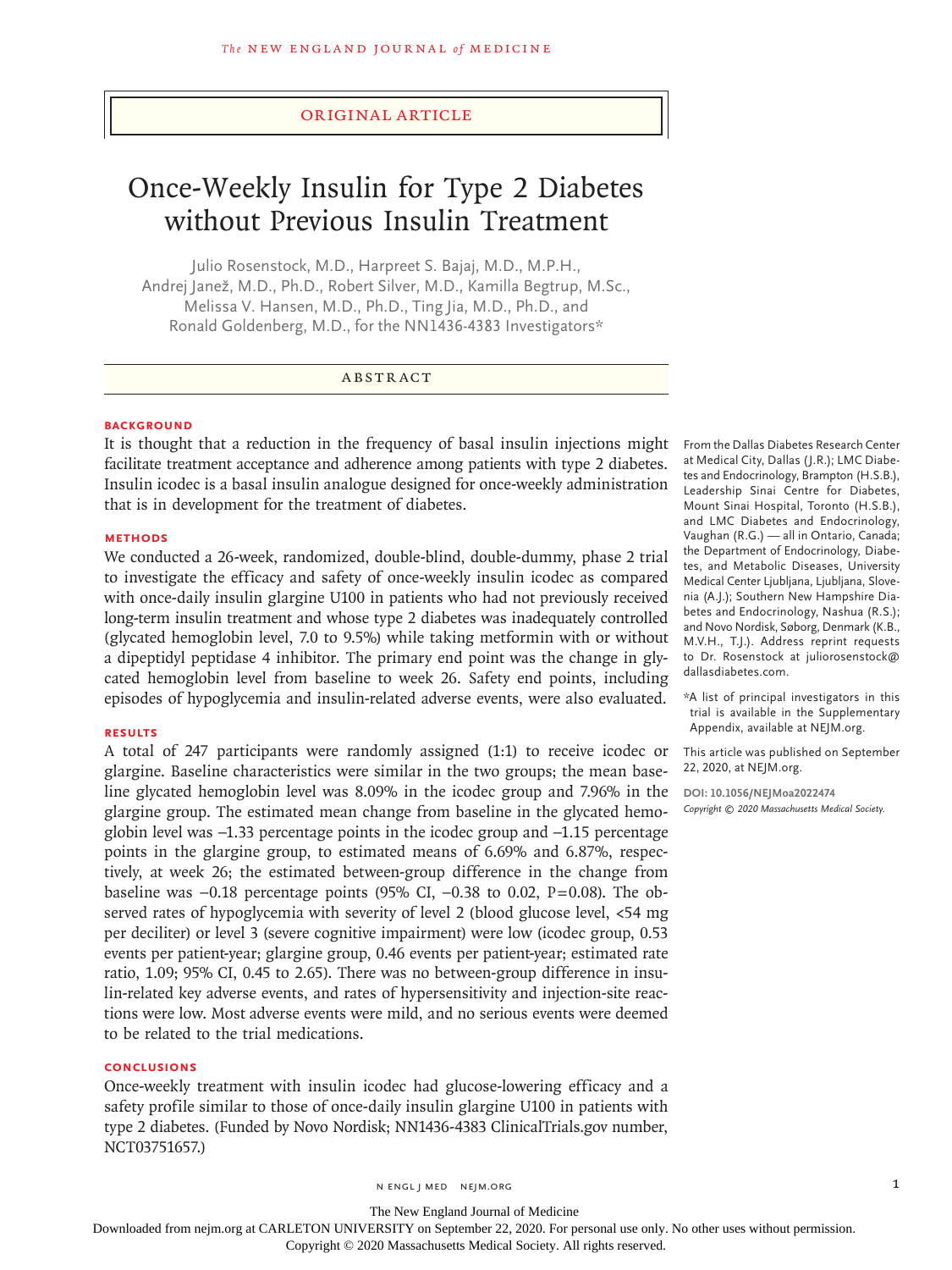VOLVING GUIDELINES FOR STANDARDS<br>
of care from the American Diabetes Association<br>
for the Study of Diabetes recommend treatment of care from the American Diabetes Association and the European Association for the Study of Diabetes recommend treatment escalation when individualized glycemic targets are not reached in patients with type 2 diabetes.<sup>1,2</sup> Despite these recommendations, clinical inertia is highly prevalent in the management of type 2 diabetes, with the longest delays reported for insulin initiation (median time from initiation of treatment with one or more oral antidiabetic drugs to initiation of insulin treatment, 1.2 to 4.9 years).3,4 Previous data have indicated that patients with type 2 diabetes would generally prefer fewer injections and greater flexibility than is typical of the current once-daily treatment options.<sup>5</sup> Therefore, reducing the number of injections could potentially increase acceptance of and adherence to insulin treatment among patients with type 2 diabetes,<sup>6</sup> thereby potentially improving glycemic control.

Insulin icodec (proposed international nonproprietary name) is a basal insulin analogue administered once weekly that is in development for the treatment of patients with diabetes. With a time to maximum concentration of 16 hours and a half-life of approximately 1 week, insulin icodec has a pharmacokinetic and pharmacodynamic profile suitable for once-weekly injection.7 Here, we report the findings of a phase 2 clinical trial designed to investigate the efficacy and safety of once-weekly insulin icodec as compared with once-daily insulin glargine U100 in patients who had not received insulin previously and whose type 2 diabetes was inadequately controlled while taking metformin with or without a dipeptidyl peptidase 4 inhibitor.

# Methods

# **Trial Design**

We conducted a 26-week, randomized, doubleblind, double-dummy, treat-to-target, active-controlled, parallel-group, multinational phase 2 trial. Patients were randomly assigned in a 1:1 ratio to receive either once-weekly subcutaneous icodec plus once-daily placebo or once-daily subcutaneous glargine plus once-weekly placebo; randomization was stratified according to dipeptidyl peptidase 4 inhibitor use (Fig. S1 in the Supplementary Appendix, available with the full text of

this article at NEJM.org). The trial included a 2-week screening period, a 26-week treatment period, and a 5-week follow-up period. The treatment exposure period was defined as the period from the date of first dose of icodec or glargine until the last follow-up visit or the day of the last dose of icodec or glargine plus 5 weeks (for glargine) or 6 weeks (for icodec), whichever came first. The treatment exposure period without ancillary treatment was defined as the period from the date of first dose of icodec or glargine until the initiation of ancillary treatment (defined as any diabetes medication other than the trial drugs, metformin, or a dipeptidyl peptidase 4 inhibitor), an increase in metformin or dipeptidyl peptidase 4 inhibitor doses, or the end date of the treatment exposure period if no ancillary treatment was initiated.

Patients who were 18 to 75 years of age and who had not previously received long-term insulin treatment, who had received a diagnosis of type 2 diabetes at least 180 days before screening, who were receiving stable daily doses of metformin with or without dipeptidyl peptidase 4 inhibitor, and who had a glycated hemoglobin level of 7.0 to 9.5% were eligible for enrollment. Previous short-term insulin treatment (maximum of 14 days) or previous insulin treatment for gestational diabetes were allowed. The inclusion and exclusion criteria are summarized in Table S1.

# **Treatment**

The starting dose of icodec was 70 U once per week, and the starting dose of glargine was 10 U once per day. After randomization, insulin doses were adjusted weekly to achieve a pre-breakfast patient-measured blood glucose target of 70 to 108 mg per deciliter (3.9 to 6.0 mmol per liter). The adjustment algorithm, which was based on the three preceding patient-measured blood glucose levels, is summarized in Table S2. Onceweekly injections were performed with a pen injector, and once-daily injections were performed with a vial and syringe.

# **Efficacy End Points**

The primary end point was the change in the glycated hemoglobin level from baseline to week 26, with the primary "estimand" (a precisely defined estimated measure of treatment effect) being the trial-product estimand, defined as the

2 N ENGL J MED NEJM.ORG

The New England Journal of Medicine

Downloaded from nejm.org at CARLETON UNIVERSITY on September 22, 2020. For personal use only. No other uses without permission.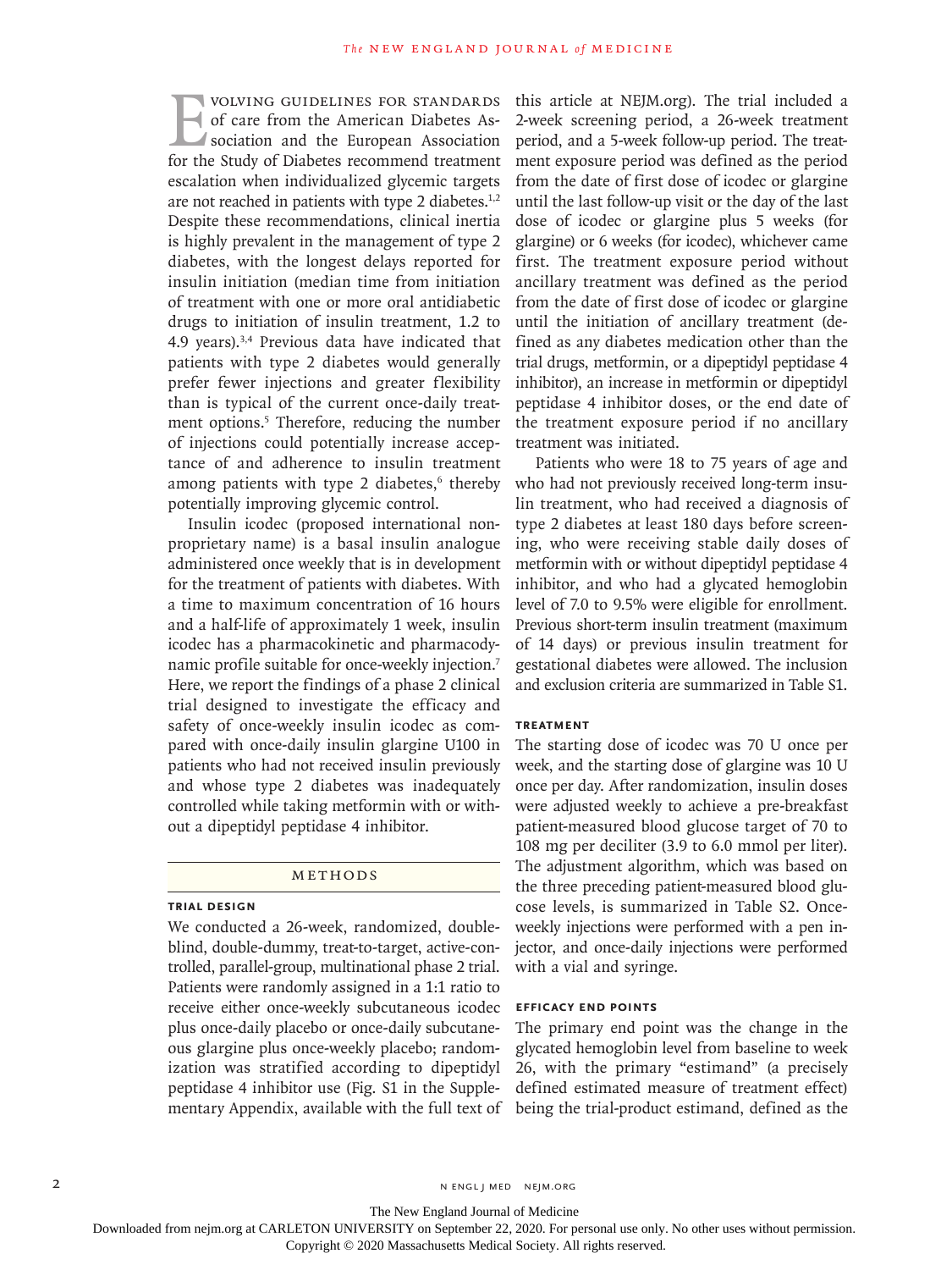between-group difference in the change in glycated hemoglobin level from baseline to week 26 among all patients who underwent randomization, had all patients continued to receive the trial product without receiving ancillary therapies. A more detailed explanation of the rationale for estimands and of the estimands used in this trial is provided in the Supplementary Appendix. Key secondary end points included the changes in fasting plasma glucose level, body weight, and the mean of the 9-point patientmeasured blood glucose profile from baseline to week 26 and the mean weekly insulin dose during the last 2 weeks of treatment. In addition, the time spent with the blood glucose level in the tight glycemic range of 70 to 140 mg per deciliter (3.9 to 7.8 mmol per liter), monitored by flash glucose monitoring (FreeStyle Libre Pro) during the last 2 weeks of treatment, was a prespecified exploratory end point. Both the investigators and the patients were unaware of the flash glucose monitoring results. Only patients with at least 70% flash glucose monitoring coverage over 13 days were included in the analysis.

# **Safety End Points**

Key safety end points included the number of adverse events during the treatment exposure period from baseline to week 31 (end of the 5-week follow-up period), including serious adverse events, the number of overall and nocturnal hypoglycemic alert events (level 1; blood glucose level,  $≥54$  and <70 mg per deciliter  $[≥3.0$ and <3.9 mmol per liter], confirmed by blood glucose meter), the number of hypoglycemic events that were either clinically significant (level 2; <54 mg per deciliter [<3.0 mmol per liter], confirmed by blood glucose meter) or severe (level 3; severe cognitive impairment requiring external assistance for recovery), and the number of severe hypoglycemic events only. Whenever a hypoglycemic event was suspected, patientmeasured blood glucose levels were obtained to provide confirmation. In addition, all hypoglycemic events confirmed during patient-measured blood glucose monitoring were recorded, even if the patient was asymptomatic. Reported major adverse cardiovascular events, hypersensitivity, and injection-site reactions were adjudicated by an independent, external committee, the members of which were unaware of the treatmentgroup assignments.

#### **Trial Oversight**

The trial was conducted in compliance with the principles of the Declaration of Helsinki and in accordance with Good Clinical Practice guidelines of the International Conference for Harmonisation. The protocol, which is available at NEJM.org, was reviewed and approved by the appropriate institutional review boards and independent ethics committees. All patients provided written informed consent before trial entry.

A combination of academic authors and authors who are employees of the sponsor participated in developing the trial concept and design and in collecting the data. All the authors were involved in the analysis and interpretation of data and participated in preparing the manuscript that was submitted, with the support of a medical writing agency (paid for by Novo Nordisk). The first, fifth, sixth, and seventh authors vouch for the accuracy and completeness of the data and for the fidelity of the trial to the protocol. All the authors read and approved the submitted version of the manuscript.

# **Statistical Analysis**

All presented analyses, with the exception of the incidence of hypoglycemia, were prespecified. The sample size was determined such that the width of the two-sided 95% confidence interval for the between-group difference, under an assumption of normally distributed data for the change in glycated hemoglobin level from baseline to 26 weeks, was 0.5 percentage points. The standard deviation for the glycated hemoglobin level was expected to be 1.0% for all treatment groups on the basis of previous observations with glargine. A total of 246 patients, with 123 in each treatment group, would meet this requirement. The trial was not powered to detect significant differences between the treatments in any of the end points, and no adjustment for multiplicity was applied.

All efficacy end points were summarized and analyzed with the trial-product estimand period (treatment exposure period without ancillary treatment) and the full analysis set, defined as all patients who underwent randomization (Table S3). Safety end points were summarized with the use of the treatment exposure period and the safety analysis set, defined as all patients who received at least one dose of trial medication,

n engl j med nejm.org 3

The New England Journal of Medicine

Downloaded from nejm.org at CARLETON UNIVERSITY on September 22, 2020. For personal use only. No other uses without permission.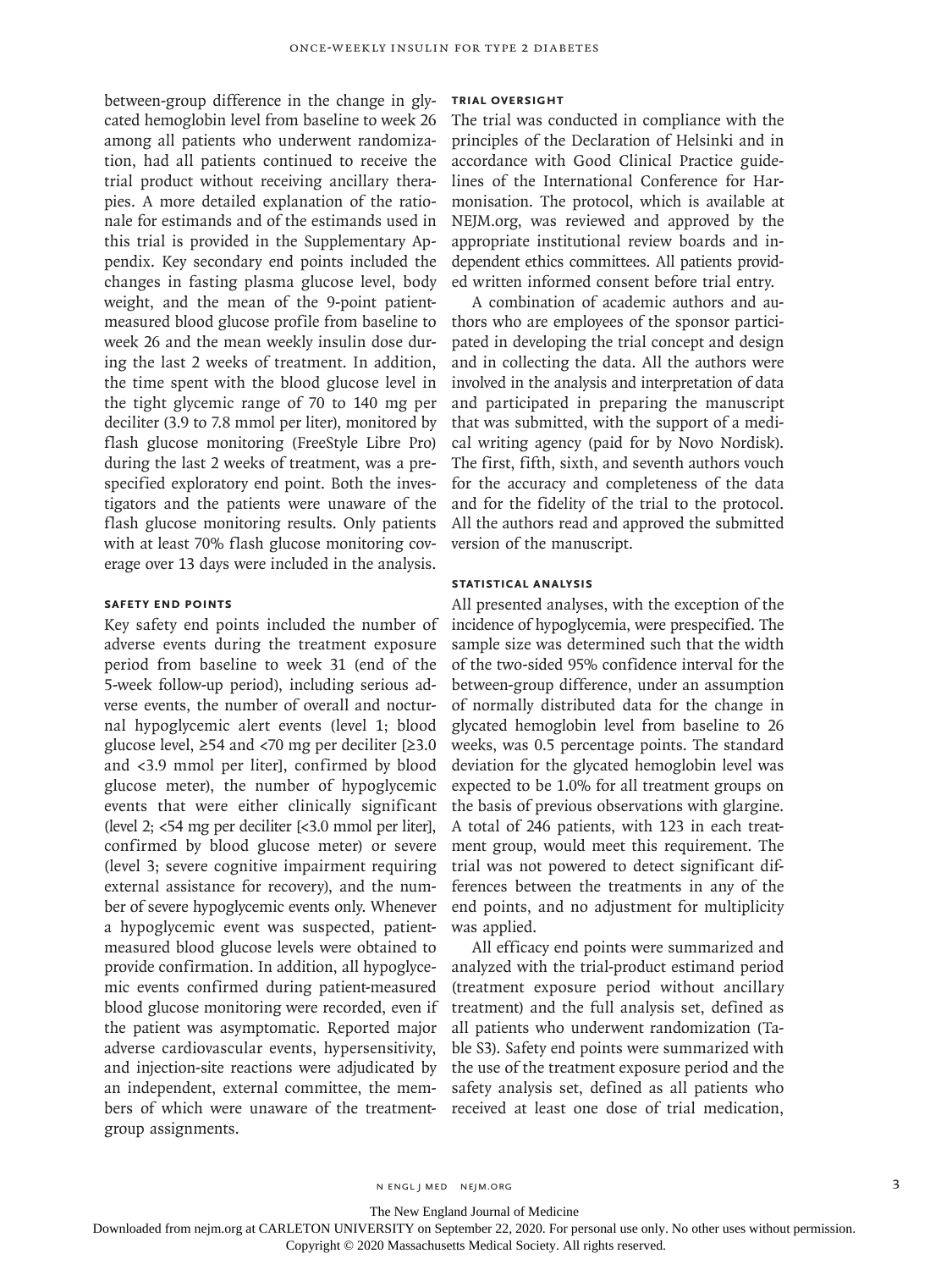and were analyzed with the use of the full analysis set.

The change from baseline in glycated hemoglobin level after 26 weeks was analyzed with a linear mixed model for repeated measures with an unstructured covariance matrix. The model included the use of a dipeptidyl peptidase 4 inhibitor (yes or no), geographic region, assigned treatment, and visit as fixed factors and baseline glycated hemoglobin level as covariate. Interactions between visit and all factors and covariates were also included in the model. Missing data were imputed with a mixed model for repeated measures to reflect the primary estimand. The estimated mean treatment difference and the confidence interval are provided together with the corresponding two-sided P value. In the following, this mixed model for repeated measures will be referred to as the "standard" mixed model for repeated measures. The binary response end points, defined as whether a patient had had a hypoglycemic event or met a specific glycated hemoglobin target (<7% or ≤6.5%) at 26 weeks, were analyzed with a logistic-regression model with the same factors and covariates (with the exception of visit) after imputing missing glycated hemoglobin measurements with the use of a mixed model for repeated measures.

Changes from baseline in fasting plasma glucose level, body weight, and the mean of the 9-point patient-measured blood glucose profiles were analyzed with the standard mixed model for repeated measures, with relevant baseline values as the covariates. A linear mixed-effects model was fitted to the 9-point patient-measured blood glucose profile data at week 26. The model included treatment, geographic region, use of a dipeptidyl peptidase 4 inhibitor, time, interaction between treatment and time, interaction between geographic region and time, and interaction between use of dipeptidyl peptidase 4 inhibitor and time as fixed factors and patient as a random effect. The time spent in the tight glycemic range and the logarithmically transformed mean weekly dose during the last 2 weeks of treatment were evaluated by analysis of covariance, including use of a dipeptidyl peptidase 4 inhibitor (yes or no), geographic region, and treatment as fixed factors. Missing end-point values were not imputed.

Adverse events during the treatment exposure period were evaluated descriptively as the number of patients with at least one event, the percentage of patients with at least one event, the number of events, and the event rate (events per patient-year of exposure). Hypoglycemic events were summarized and analyzed for each category separately with a negative binomial regression model in which treatment, geographic region, and use of a dipeptidyl peptidase 4 inhibitor (yes or no) were used as fixed factors and the logarithm of the time period in which the hypoglycemic events were considered was used as an offset.

# **RESULTS**

# **Patients**

Of the 385 patients who underwent screening, 247 were randomly assigned to one of the two treatment groups; 125 were assigned to receive icodec, and 122 were assigned to receive glargine. All 247 patients were included in the full analysis set and the safety analysis set. Similar numbers of patients in each group completed the week 26 visit without having discontinued treatment (121 [96.8%] in the icodec group and 115 [94.3%] in the glargine group). In total, 4 patients in the icodec group and 7 in the glargine group discontinued treatment, and 1 and 2 patients, respectively, initiated ancillary treatment (Fig. S2). The demographic and baseline characteristics were well balanced between the groups, with the exception of a slightly longer duration of diabetes in the icodec group (Table 1).

# **Efficacy End Points**

The mean (±SD) glycated hemoglobin level in the icodec group decreased from 8.09±0.70% at baseline to an estimated mean of 6.69% at week 26; in the glargine group, the level decreased from 7.96±0.65% to 6.87%. The estimated mean change in the glycated hemoglobin level from baseline at week 26 was −1.33 percentage points for icodec and −1.15 percentage points for glargine (Fig. 1A), for an estimated mean treatment difference of −0.18 percentage points (95% confidence interval [CI],  $-0.38$  to 0.02; P=0.08). The estimated percentages of patients reaching a glycated hemoglobin level of less than 7% at week 26 were 72% in the icodec group and 68% in the glargine group (estimated odds ratio, 1.20; 95% CI, 0.98 to 2.13), and the percentages of patients reaching a glycated hemoglobin level of

4 n engl j med nejm.org nejm.org neighborhood in the negative media in the negative media in the negative media in the negative media in the negative media in the negative media in the negative media in the negative media

The New England Journal of Medicine

Downloaded from nejm.org at CARLETON UNIVERSITY on September 22, 2020. For personal use only. No other uses without permission.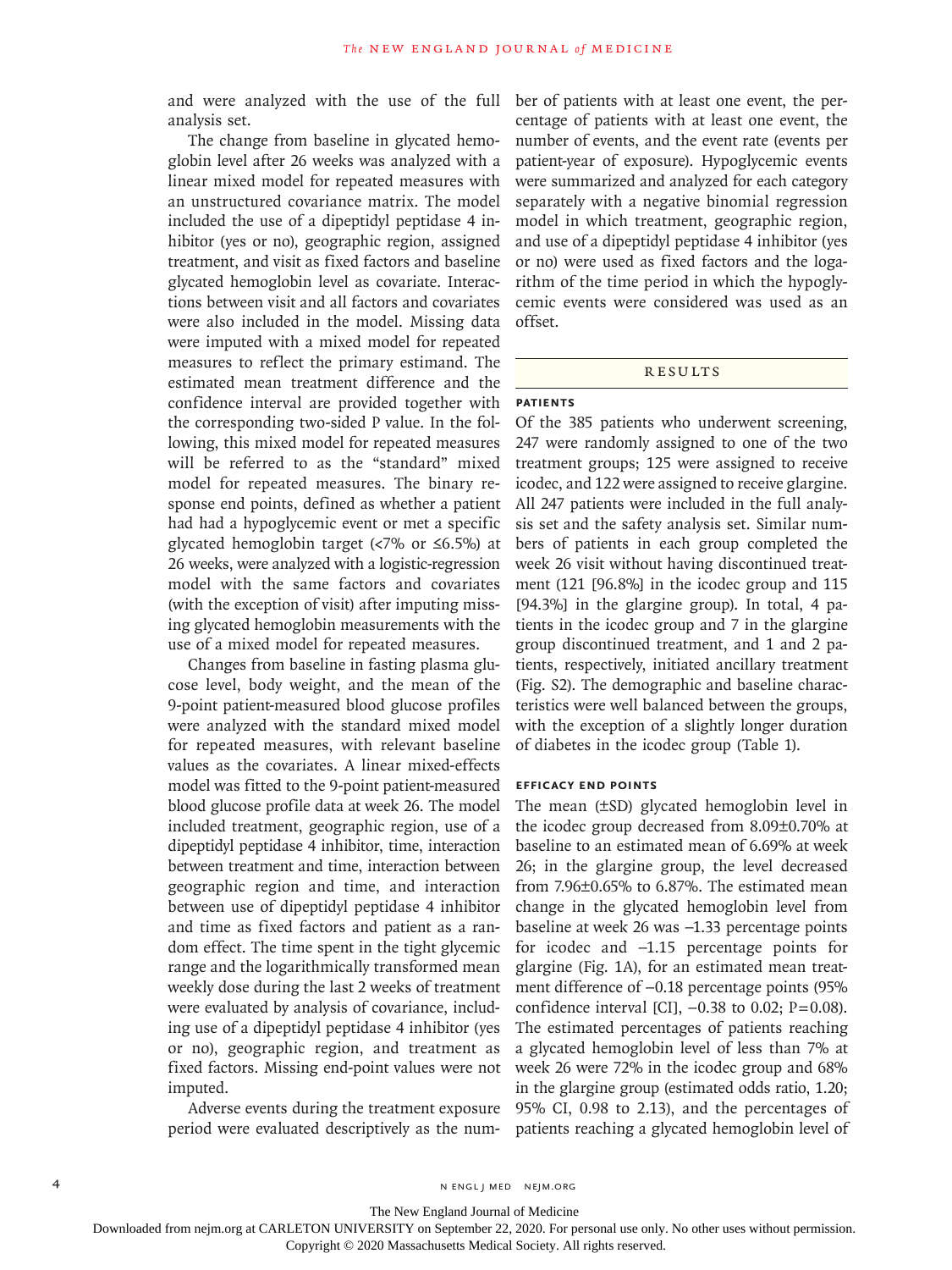| Table 1. Demographic and Baseline Characteristics (Full Analysis Set).* |                       |                         |                      |  |  |  |  |
|-------------------------------------------------------------------------|-----------------------|-------------------------|----------------------|--|--|--|--|
| Characteristic                                                          | Icodec<br>$(N = 125)$ | Glargine<br>$(N = 122)$ | Total<br>$(N = 247)$ |  |  |  |  |
| Male sex — no. $(\%)$                                                   | 70 (56.0)             | 69 (56.6)               | 139(56.3)            |  |  |  |  |
| $Age - yr$                                                              | $59.7 + 8.2$          | $59.4 + 9.5$            | $59.6 + 8.9$         |  |  |  |  |
| Diabetes duration - yr                                                  | $10.5 + 8.4$          | $8.8 + 6.1$             | $9.7 + 7.4$          |  |  |  |  |
| Body weight $-$ kg                                                      | $89.7 \pm 16.5$       | $91.3 \pm 15.7$         | $90.5 + 16.1$        |  |  |  |  |
| Body-mass index†                                                        | $31.1 + 4.9$          | $31.4 + 4.4$            | $31.3 + 4.6$         |  |  |  |  |
| Glycated hemoglobin level - %                                           | $8.09 \pm 0.70$       | $7.96 + 0.65$           | $8.02 \pm 0.68$      |  |  |  |  |
| Fasting plasma glucose level - mg/dl                                    | $182 + 42$            | $180 + 42$              | $181 + 42$           |  |  |  |  |
| Dipeptidyl peptidase 4 inhibitor use - no. (%)                          | 59 (47.2)             | 56 (45.9)               | 115 (46.6)           |  |  |  |  |
| Diabetes complications - no. (%)                                        |                       |                         |                      |  |  |  |  |
| Any complication                                                        | 27(21.6)              | 22(18.0)                | 49 (19.8)            |  |  |  |  |
| Microvascular complication                                              | 22(17.6)              | 15(12.3)                | 37 (15.0)            |  |  |  |  |
| Diabetic neuropathy                                                     | 15 (12.0)             | 8(6.6)                  | 23(9.3)              |  |  |  |  |
| Diabetic retinopathy                                                    | 4(3.2)                | 5(4.1)                  | 9(3.6)               |  |  |  |  |
| Diabetic nephropathy                                                    | 3(2.4)                | 4(3.3)                  | 7(2.8)               |  |  |  |  |
| Other                                                                   | 3(2.4)                | 1(0.8)                  | 4(1.6)               |  |  |  |  |
| Atherosclerotic cardiovascular disease                                  | 8(6.4)                | 5(4.1)                  | 13(5.3)              |  |  |  |  |
| Other                                                                   | 1(0.8)                | 3(2.5)                  | 4(1.6)               |  |  |  |  |

\* Plus–minus values are means ±SD. Patients in the trial received either once-weekly insulin icodec or once-daily insulin glargine U100. The full analysis set included all patients who underwent randomization. To convert glucose values to millimoles per liter, multiply by 0.05551.

† The body-mass index is the weight in kilograms divided by the square of the height in meters.

6.5% or less were 49% and 39%, respectively (estimated odds ratio, 1.47; 95% CI, 0.85 to 2.52) (Fig. 1B). The results of the analysis of the glycated hemoglobin level with the use of the treatment-policy estimand, which reflects an intention-to-treat analysis, are shown in Table S4.

The mean patient-measured blood glucose level was lower in the icodec group than in the glargine group at all time points (Fig. 1C). A greater reduction in the mean 9-point patientmeasured blood glucose level from baseline to week 26, a lower insulin dose, and a greater time spent within the tight glycemic range (70 to 140 mg per deciliter) during the last 2 weeks of treatment were also found in the icodec group (Table 2 and Fig. 1D). The change from baseline to week 26 in the fasting plasma glucose level and in body weight were similar in the two groups (Table 2).

# **Safety End Points**

ous adverse events were reported in 2 patients receiving icodec, and 12 serious adverse events, including 10 events occurring in 1 patient, were reported in 3 patients treated with glargine (Table S5). None of the serious adverse events were considered by the investigators to be possibly or probably related to the trial medications. Injection-site reactions were reported in 5 patients treated with icodec (28 events, including 20 events of mild erythema reported in 1 patient) and in 3 patients treated with glargine (4 events); all reactions were mild and resolved quickly. None of the confirmed adjudicated hypersensitivity reactions (1 with icodec and 3 with glargine) were considered by the investigators to be related to the trial medications. No deaths occurred during the trial.

Approximately 50% of patients in each treatment posure period were 5.09 and 2.11 events per group had an adverse event (Table 3). Two seri-patient-year of exposure for icodec and glargine, The observed incidence of level 1 hypoglycemia alerts was 53.6% in the icodec group and 37.7% in the glargine group, and the observed rates of this end point during the treatment ex-

n engl j med nejm.org 5

The New England Journal of Medicine

Downloaded from nejm.org at CARLETON UNIVERSITY on September 22, 2020. For personal use only. No other uses without permission.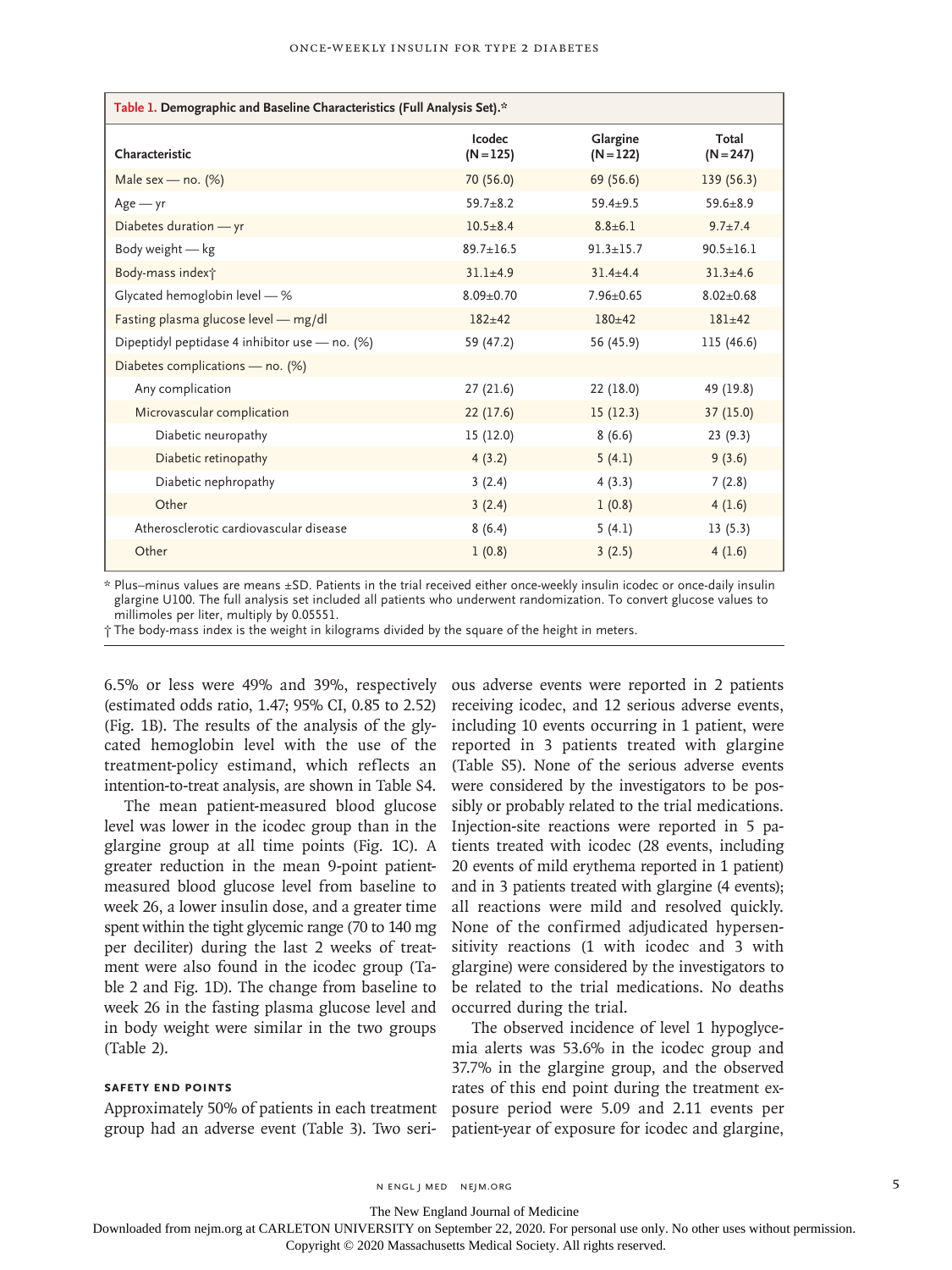

respectively (estimated rate ratio, 2.42; 95% CI, tively); the observed event rates were 0.53 and 1.50 to 3.88). For both icodec and glargine, the 0.46 events per patient-year of exposure, respecobserved incidence of combined level 2 or level 3 tively, with an estimated rate ratio of 1.09 (95% hypoglycemia was low (16.0% and 9.8%, respec-CI, 0.45 to 2.65) (Table 3). The odds ratios for a

6 N ENGL | MED NE| M.ORG

The New England Journal of Medicine

Downloaded from nejm.org at CARLETON UNIVERSITY on September 22, 2020. For personal use only. No other uses without permission.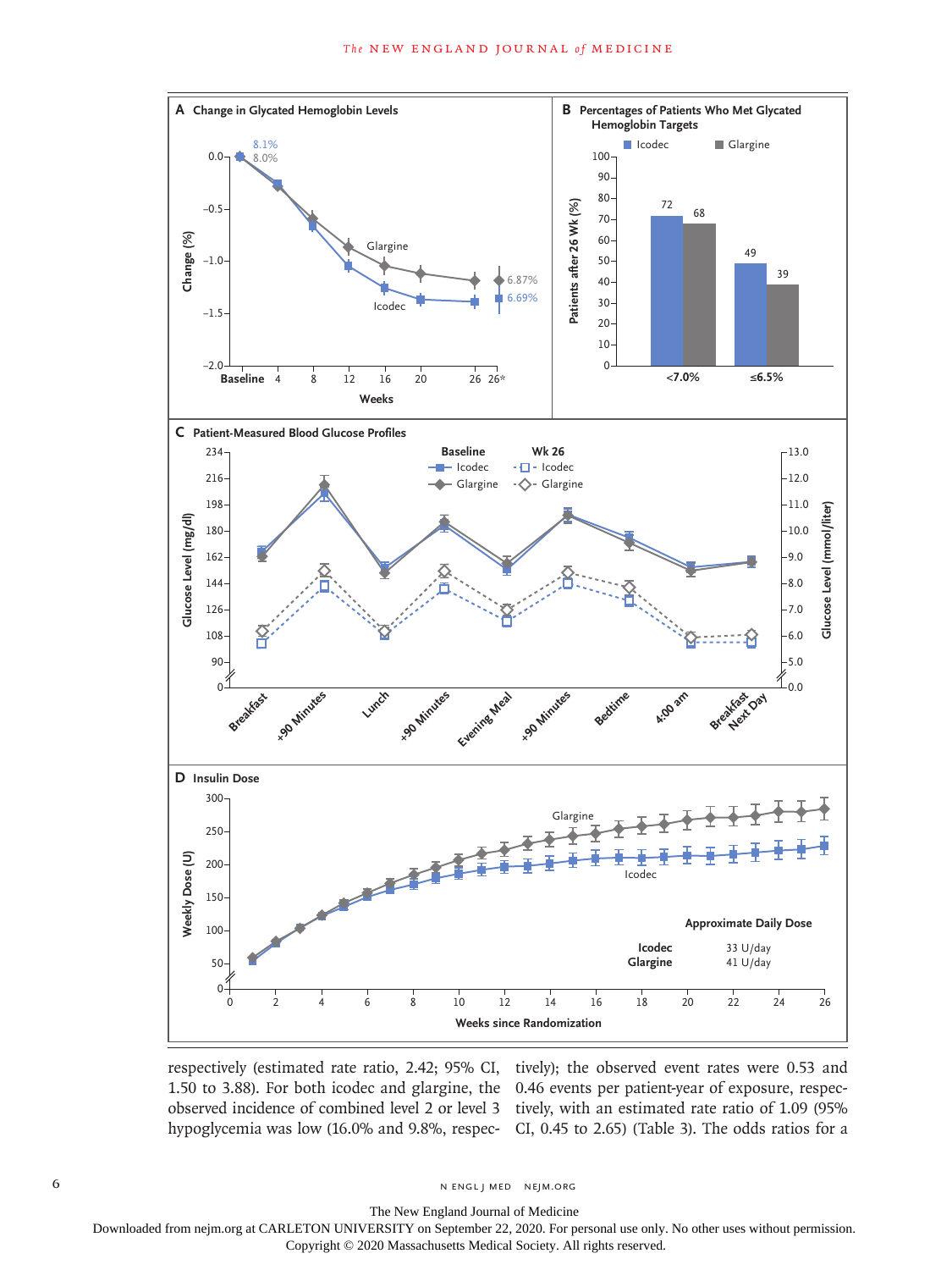#### **Figure 1 (facing page). Efficacy End Points.**

Panel A shows the mean change from baseline in glycated hemoglobin levels over time among patients who received either once-weekly insulin icodec or once-daily insulin glargine U100. Error bars indicate the standard error. The data shown at week 26\* are the estimated mean values and corresponding 95% confidence intervals at week 26 derived on the basis of a mixed model for repeated measures with an unstructured covariance matrix. The model included use of a dipeptidyl peptidase 4 inhibitor (yes or no), geographic region, treatment, and visit as fixed factors and the glycated hemoglobin baseline value as the covariate. Interactions between visit and all factors and covariates were also included in the model. Panel B shows estimated percentages of patients who had reached a glycated hemoglobin level of less than 7% or of 6.5% or lower after 26 weeks. The binary response end points after 26 weeks were analyzed with a logistic-regression model with the same factors and covariates (except for visit) after imputing missing glycated hemoglobin measurements with the use of a mixed model for repeated measures. Panel C shows the 9-point patient-measured blood glucose profiles at baseline and at week 26. Patient-measured blood glucose levels were assessed with a glucose meter as plasma equivalent values of capillary whole-blood glucose. The 9-point profile values after 26 weeks were analyzed with a linear mixed-effects model. The model included treatment, geographic region, use of a dipeptidyl peptidase 4 inhibitor, time (within the 9-point profile), the interaction between treatment and time, the interaction between geographic region and time, and the interaction between use of a dipeptidyl peptidase 4 inhibitor and time as fixed factors and patient as a random effect; measurements within patients were assumed to be correlated with a compound symmetry covariance matrix. Panel D shows the mean weekly insulin dose over time.

level 1 and a level 2 or 3 hypoglycemic event are shown in Table 3.

The numbers of level 1 and level 2 nocturnal hypoglycemic events were very low in both treatment groups, with no level 3 events occurring (Table S6). One patient in the icodec group had a severe hypoglycemic event that was defined by the investigator as requiring external assistance; however, it was characterized by a blood glucose level of 58 mg per deciliter (3.2 mmol per liter), and the patient had a full recovery with only oral carbohydrate administration.

## Discussion

In this 26-week, phase 2 clinical trial investigating a once-weekly basal insulin analogue, the use of icodec resulted in glycemic control similar to that of once-daily glargine without significantly affecting rates of clinically relevant hypoglycemia (level 2 or 3) in patients with type 2 diabetes that had been inadequately controlled with metformin with or without a dipeptidyl peptidase 4 inhibitor. During the trial, a similarly robust reduction in the glycated hemoglobin level was observed with both drugs, with more than two thirds of patients reaching a glycated hemoglobin level of less than 7%; the reduction in the fasting plasma glucose level was also similar in the two groups, and greater improvements in the 9-point patient-measured blood glucose profile were observed with once-weekly insulin icodec than with once-daily glargine, which is currently the most commonly used basal insulin analogue. Insulin icodec had a favorable sideeffect profile, and no unexpected safety findings occurred. In our trial, the blinded design with a double-dummy strategy provided robustness to the efficacy and safety findings.

The findings in the present trial suggest that once-weekly insulin has the potential to facilitate insulin management, providing clinical benefits and reducing the number of injections per year from 365 to 52. In addition to the improvement in the mean of the 9-point patient-measured blood glucose profile and the better post-breakfast and post-lunch measurements in that profile with icodec than with glargine, patients treated with once-weekly icodec spent a greater amount of time in the tight glycemic range (70 to 140 mg per deciliter) than did those treated with oncedaily glargine. The estimated treatment difference was 5.4 percentage points, corresponding approximately to an extra 78 minutes spent in the target glycemic range per day in the icodec group. It is worth noting that the most recent consensus paper on time spent in the glycemic range of 70 to 180 mg per deciliter states that each 5% incremental increase in that measure is associated with clinically significant benefits.<sup>8-11</sup>

Once-weekly insulin icodec had a favorable side-effect profile, with rates of level 2 hypoglycemic events similar to those with glargine. The higher number of level 1 hypoglycemic events in the icodec group than in the glargine group may reflect the trial design and suggests that the fasting glucose target may need to be slightly higher and the insulin dose increments smaller to ensure an efficacious initiation and adjustment of insulin icodec with even fewer hypoglycemic events. However, it is reassuring that the

n engl j med nejm.org 7

The New England Journal of Medicine

Downloaded from nejm.org at CARLETON UNIVERSITY on September 22, 2020. For personal use only. No other uses without permission.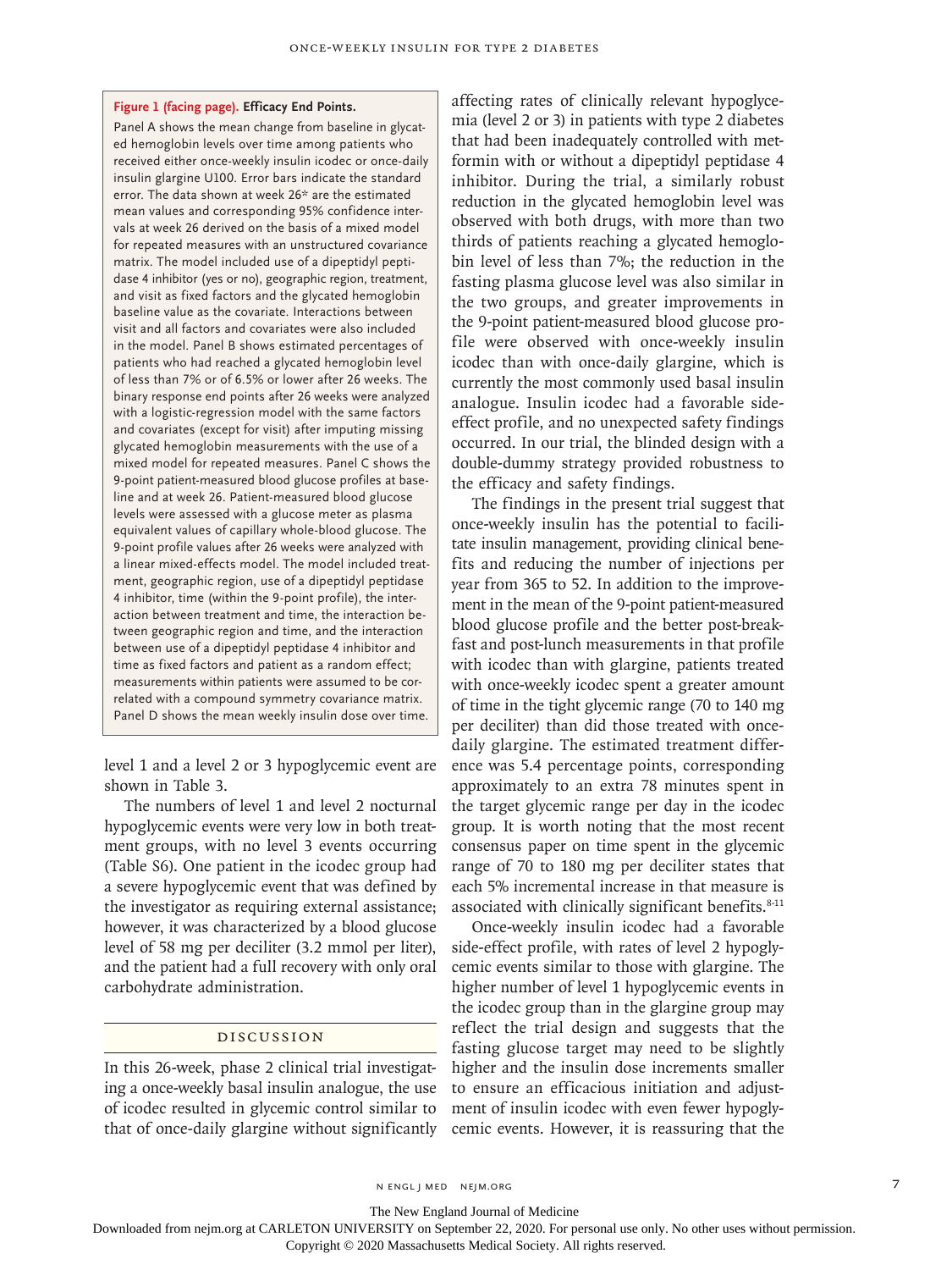| Table 2. Key Secondary End Points.                                                         |                              |                                |                         |                                |                                              |
|--------------------------------------------------------------------------------------------|------------------------------|--------------------------------|-------------------------|--------------------------------|----------------------------------------------|
| <b>End Point</b>                                                                           | <b>Icodec</b><br>$(N = 125)$ |                                | Glargine<br>$(N = 122)$ |                                | Difference or<br>Ratio (95% CI)              |
|                                                                                            | No. of<br>Patients           | Change from<br><b>Baseline</b> | No. of<br>Patients      | Change from<br><b>Baseline</b> |                                              |
| End points assessed as estimated mean change from<br>baseline to week 26*                  |                              |                                |                         |                                |                                              |
| Fasting plasma glucose level - mg/dl                                                       | 121                          | $-57.74$                       | 116                     | $-53.86$                       | $-3.9$ (-11.9 to 4.2) $\uparrow$             |
| Mean 9-point patient-measured blood glucose level<br>$-mg/dl$                              | 112                          | $-48.63$                       | 111                     | $-40.77$                       | $-7.86$ ( $-14.10$ to $-1.62$ ) <sup>+</sup> |
| Body weight $-$ kg                                                                         | 122                          | 1.49                           | 119                     | 1.56                           | $-0.08$ (-1.08 to 0.93) <sup>+</sup>         |
| End points assessed as estimated mean during the last<br>2 weeks of treatment <sup>*</sup> |                              |                                |                         |                                |                                              |
| Time with glucose level in range of 70-140 mg/dl $-$ %                                     | 85                           | 66.11                          | 83                      | 60.71                          | 5.39 (0.69 to 10.09) +                       |
| Insulin dose - U/wk                                                                        | 120                          | 229.06                         | 117                     | 284.05                         | $0.81$ (0.69 to 0.94)                        |

\* Fasting plasma glucose level, mean 9-point patient-measured blood glucose level, and body weight were analyzed with a linear mixed model for repeated measures with an unstructured covariance matrix. The model included use of dipeptidyl peptidase 4 inhibitor (yes or no), geographic region, treatment, and visit as fixed factors and the relevant baseline value as covariate. Interactions between visit and all factors and covariates were also included in the model.

† Value is the estimated difference between the groups (icodec minus glargine).

‡ Time in range and weekly insulin dose were analyzed in an analysis of covariance with dipeptidyl peptidase 4 inhibitor use (yes or no), geographic region, and treatment as fixed factors and with no imputation of missing data. The weekly insulin dose was log-transformed before analysis.

§ Value represents approximately 33 U per day.

¶ Value represents approximately 41 U per day.

Value is the estimated ratio (icodec: glargine).

incidence of clinically significant (level 2) and severe (level 3) hypoglycemia was similar with the two types of insulin, with only one case of questionable severe hypoglycemia reported in a patient receiving icodec, which was resolved with oral carbohydrate administration. Moreover, in previous treat-to-target insulin trials in which glargine was evaluated, the overall numbers of events of hypoglycemia per patient-year (using values similar to level 1 and level 2) with glargine were generally higher than what we observed in the current trial in either group, although this comparison should be considered in the context of differences in methods, threshold, and oral antidiabetic treatment.12-14

The mean weekly insulin dose was higher in the glargine group than in the icodec group. Given the expected equipotency between the two drugs, this finding awaits further clinical trials to determine whether the difference is observed consistently. Despite the observed difference in dose, no difference in changes in body weight was noted between the two treatment groups.

Published data have indicated that treatment with an injectable once-weekly glucagon-like

peptide 1 (GLP-1) receptor agonist was associated with significantly better treatment adherence and persistence than once-daily treatment,<sup>15</sup> and greater treatment satisfaction without compromising glycemic control was also observed in patients with type 2 diabetes who switched from once-daily to once-weekly therapy with a GLP-1 receptor agonist.16 Extrapolating these data to our trial results could suggest that once-weekly insulin icodec has the potential to improve treatment satisfaction, adherence, and persistence in patients who are going to receive basal insulin. The smaller number of injections associated with once-weekly icodec than with once-daily basal insulin may facilitate treatment initiation in patients with type 2 diabetes who have not previously taken insulin, by reducing clinical inertia and promoting better acceptance of insulin therapy.

A strength of this study was the double-blind, double-dummy design. The high number of patients who completed therapy during the 26-week treatment period was another strength. However, the results should be interpreted in the context of several limitations. This phase 2 trial

8 N ENGL J MED NEJM.ORG

The New England Journal of Medicine

Downloaded from nejm.org at CARLETON UNIVERSITY on September 22, 2020. For personal use only. No other uses without permission.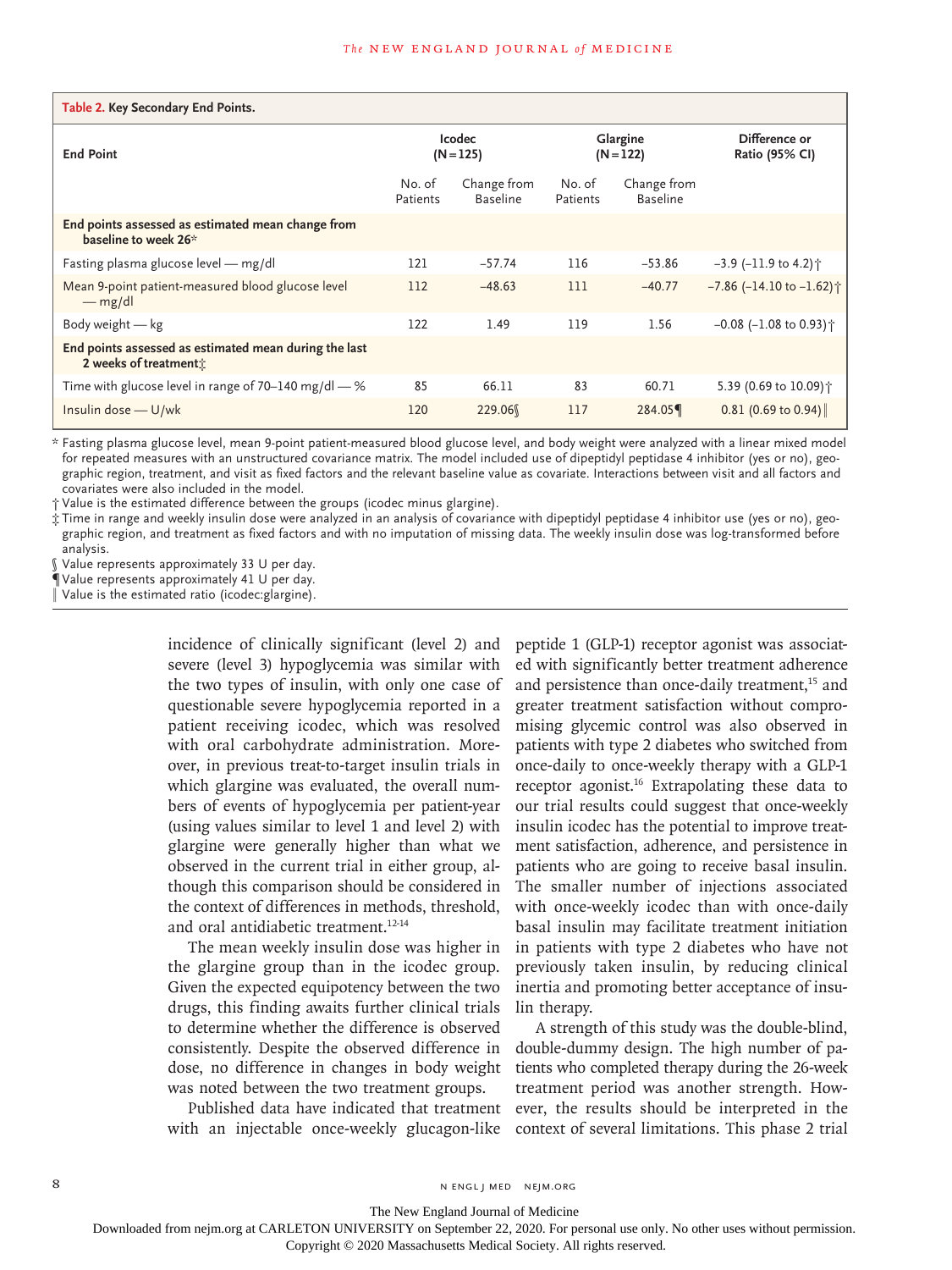n engl j med nejm.org

The New England Journal of Medicine

Downloaded from nejm.org at CARLETON UNIVERSITY on September 22, 2020. For personal use only. No other uses without permission.

Copyright © 2020 Massachusetts Medical Society. All rights reserved.

9

# Once-Weekly Insulin for Type 2 Diabetes